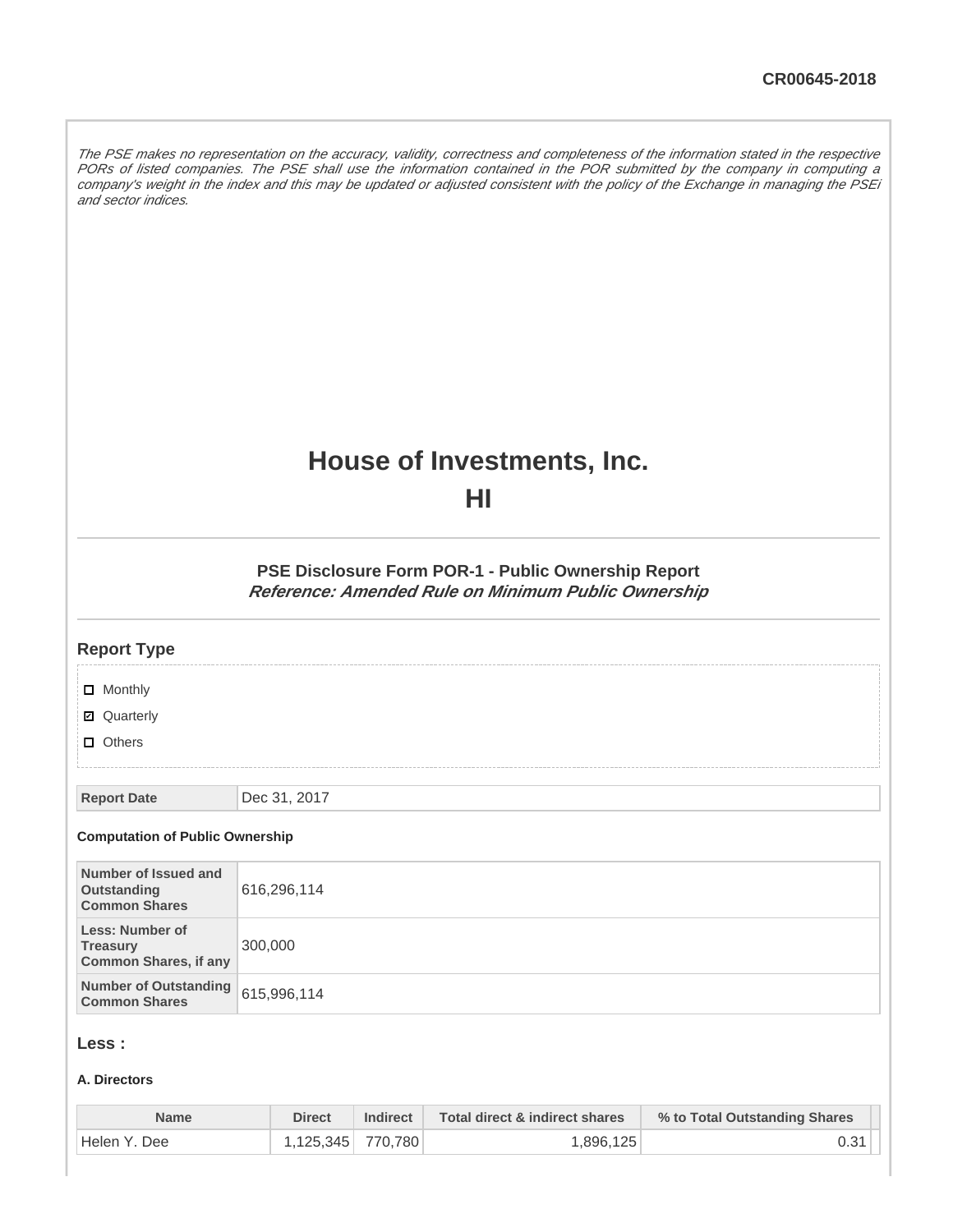| Roberto F. De Ocampo      | 5         | 0       | 5         |      |
|---------------------------|-----------|---------|-----------|------|
| Francisco H. Licuanan III | 500       | 0       | 500       |      |
| Medel T. Nera             | 5         | ∩       | 5         |      |
| Emilando D. Napa          | 5         | 0       | 5         |      |
| Reynaldo B. Vea           | 5         | ∩       | 5         |      |
| Wilfrido E. Sanchez       | 5         |         | 5         |      |
| Juan B. Santos            | 5         | ∩       | 5         |      |
| John Mark S. Frondoso     | 5         |         | 5         |      |
| Yvonne S. Yuchengco       | 45        | 90,210  | 90,255    | 0.01 |
| Lorenzo V. Tan            | 5         |         | 5         |      |
|                           | 1,125,930 | 860,990 | 1,986,920 | 0.32 |

#### **B. Officers**

| <b>Name</b> | <b>Direct</b> | <b>Indirect</b> | Total direct & indirect shares | % to Total Outstanding Shares |
|-------------|---------------|-----------------|--------------------------------|-------------------------------|
| N/A         |               |                 |                                |                               |
|             |               |                 |                                |                               |

# **C. Principal/Substantial Stockholders**

| <b>Name</b>                                  | <b>Direct</b> | Indirect | <b>Total direct &amp; indirect</b><br>shares | % to Total Outstanding<br><b>Shares</b> |
|----------------------------------------------|---------------|----------|----------------------------------------------|-----------------------------------------|
| Pan Malayan Management & Investment<br>Corp. | 294,759,570   |          | 294,759,570                                  | 47.85                                   |
|                                              | 294,759,570   |          | 294,759,570                                  | 47.85                                   |

## **D. Affiliates**

| <b>Name</b> | <b>Direct</b> | <b>Indirect</b> | Total direct & indirect shares | % to Total Outstanding Shares |  |
|-------------|---------------|-----------------|--------------------------------|-------------------------------|--|
| N/A         |               |                 |                                |                               |  |
|             |               |                 |                                |                               |  |

# **E. Government**

| <b>Name</b> | <b>Direct</b> | <b>Indirect</b> | Total direct & indirect shares | % to Total Outstanding Shares |  |
|-------------|---------------|-----------------|--------------------------------|-------------------------------|--|
| N/A         |               |                 |                                |                               |  |
|             |               |                 |                                |                               |  |

## **F. Banks**

| <b>Name</b>                                           | Direct Indirect | <b>Total direct &amp; indirect</b><br>shares | % to Total Outstanding<br><b>Shares</b> |
|-------------------------------------------------------|-----------------|----------------------------------------------|-----------------------------------------|
| The Hongkong & Shanghai Banking Corp - own<br>account | 5.085           | 5,085                                        |                                         |
|                                                       | 5.085           | 5,085                                        |                                         |

## **G. Employees**

| <b>Name</b> | <b>Direct</b> | <b>Indirect</b> | Total direct & indirect shares | % to Total Outstanding Shares |
|-------------|---------------|-----------------|--------------------------------|-------------------------------|
| N/A         |               |                 |                                |                               |
|             |               |                 |                                |                               |